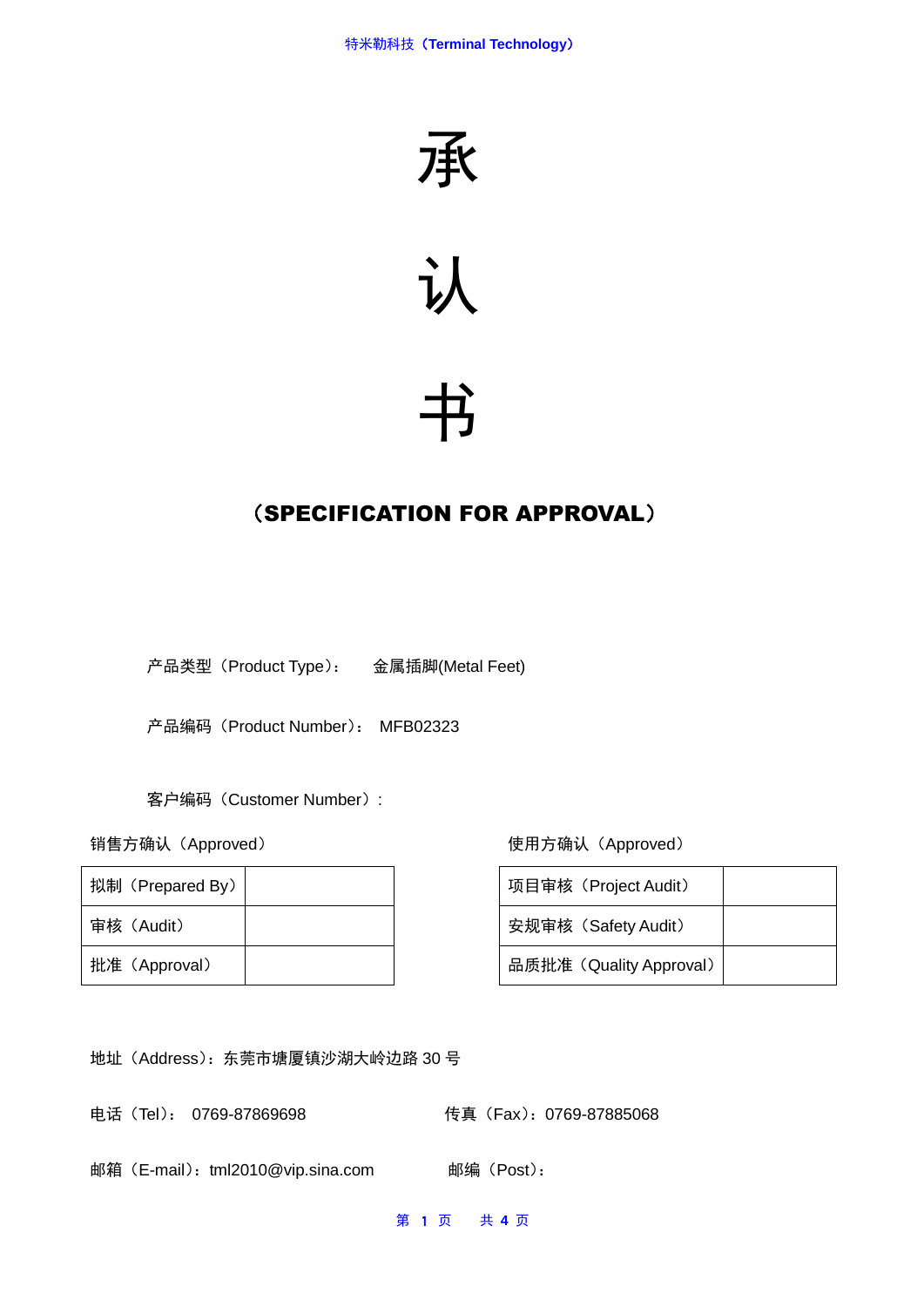客 户(Customer): 客户型号(Customer Number):

销售方(Sales): 东莞特米勒电子科技有限公司 销售型号(Sales Number): MFB02323

### 金属插脚版本修订页

(Metal feet revised version of page)

| 序号 (No.)       | 版本 (Version) | 更改内容 (Changes to the Content) | 更改日期 (Change Date) |  |
|----------------|--------------|-------------------------------|--------------------|--|
|                | A            | 新归档 (New Archive)             | 2011-12-30         |  |
| $\overline{2}$ | B            | 宽度由 9.0mm 改为 10.0mm           | 2012-02-22         |  |
| 3              |              |                               |                    |  |
| 4              |              |                               |                    |  |
| 5              |              |                               |                    |  |
| 6              |              |                               |                    |  |
|                |              |                               |                    |  |
| 8              |              |                               |                    |  |
| 9              |              |                               |                    |  |

一、型号(Type): MFB02323 (参考图 Reference Picture)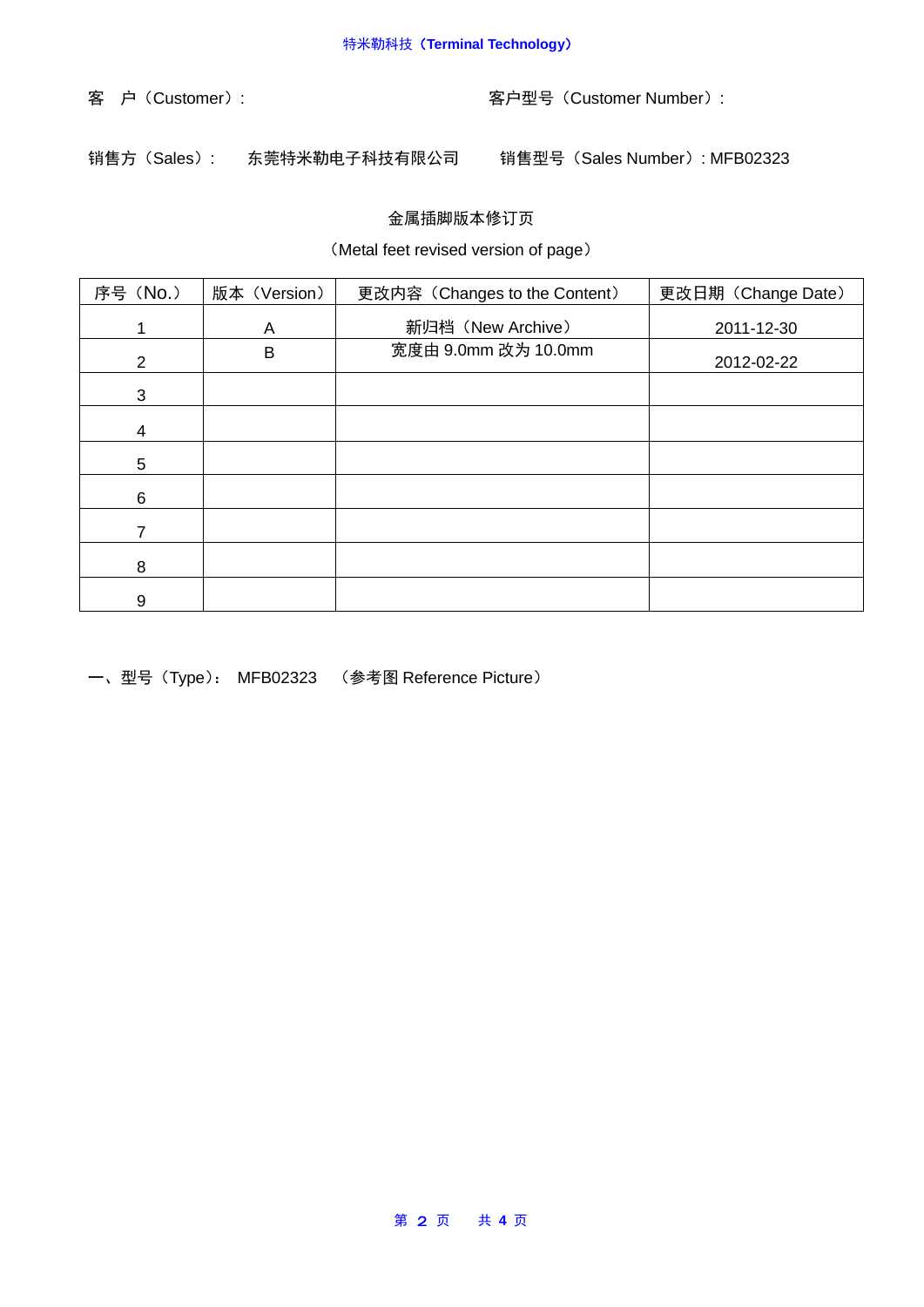二、图形 (Drawing)





### 公差(Tolerance)

| $>$ 200       | ±1.20 |
|---------------|-------|
| >120          | ±1.00 |
| $>30$ ~ 120   | ±0.60 |
| $> 6 \sim 30$ | ±0.40 |
| $> 0 \sim 6$  | ±0.25 |

三、BOM 表 (BOM Table)

| 序 号<br>(No.) | 称<br>名<br>(Name)  | 材<br>质<br>(Material) | 表面处理<br>(Surface Treatment) | 数量<br>(Amount) |
|--------------|-------------------|----------------------|-----------------------------|----------------|
| (1)          | 插<br>脚 (Feet)     | 黄 铜 (Brass)          | 镀 锡 (Tin Plating)           |                |
| (2)          | 螺<br>钉<br>(Screw) | 钢 材 (Steel)          | 镀 镍 (Ni Plating)            |                |

四、技术参数(Technical Data):